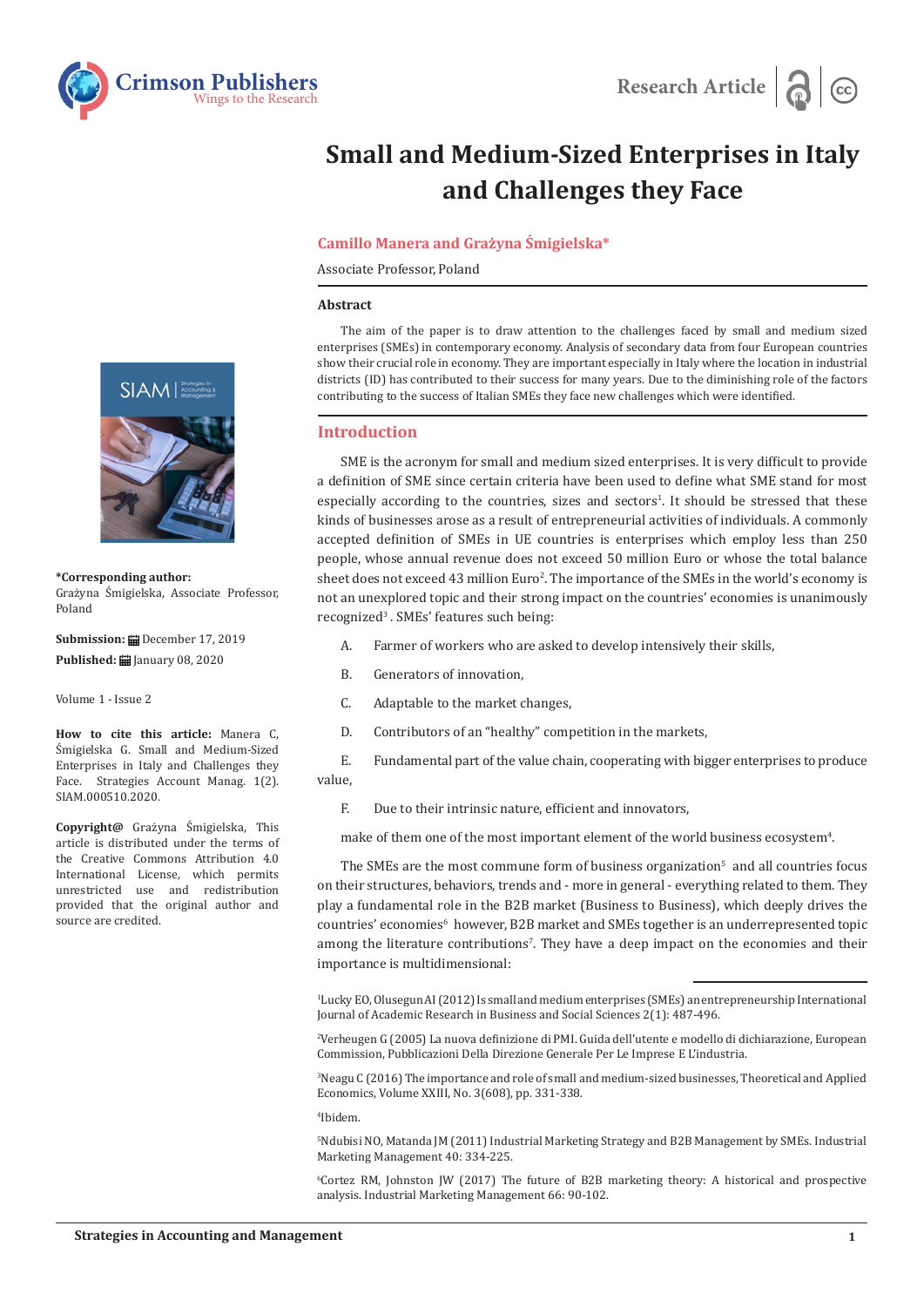A. Sociological, as SMEs constitute 90% of the enterprises and more than 60% of the employee worldwide , 99.8% of all companies in EU28 and 67% of all employee<sup>9</sup>.

B. Political, since SMEs constitute an important instrument of poverty reduction in the less developed countries<sup>10</sup>.

C. Economical, since they account for 50%-60% of GDP (Gross Domestic Product) in the most developed  $countries<sup>11</sup>$  and constitute in Europe the 57,4% of added value in EU2812. Furthermore, it has been proved the positive correlation between the growth of the GDP per capita and the economical impact of the SMEs in a country<sup>13</sup>. While in the world, and in Europe too, SMEs play a fundamental role, "...in Italy, SMEs play an even more important role in the non-financial business economy than is average for the EU<sup>14"</sup>. They are the backbone of European economy as 99,8% of the European companies are classifiable as SMEs operating in non-financial sector; they generate 57% of the value added and employ 67% of the total employment<sup>15</sup>. The aim of the paper is to show the role of SMEs in Italian economy and identify challenges their face due to changes which take place in global economy. The analysis is based on secondary data, mainly retrieved on ISTAT, European Commission, Italian Districts Observatory, ICE Agency, Eurostat and European Central Bank.

#### **The role of SME in Italian economy**

In Europe, over 90 million people are employed in SMEs<sup>16</sup> and, with 3,733,146 SMEs, Italy is the country with the highest number of SMEs in non-financial business in Europe<sup>17</sup>, (see Table 1). In Table 1, the share of the SMEs compared to the total number of the enterprises is similar (Italy and France are much closed tough). However, the highest share of employed in SMEs was in Italy - 79,3%, and in UK it was just 53,6%, in 2016. Similarly, it is with the contribution to GDP; although in all analyzed countries it is more than 50%, in Italy it was the highest - 68% whereas in UK was the lowest - 52,1%. Data confirm that SMEs constitute the backbone of economies of the analyzed well-developed countries, and that they are more noticeable in Italy. These outcomes are highlighted more when compared to the incidence that large companies have on the economies of the related countries, showed in Table 2. In all the countries, the share of the large companies is less than 1%, which is impressively less than the "more than 99% presence" of the SMEs. Large companies employ just 20,7% of the total of the people working in companies in Italy, which is less than all the other countries in the table. In Italy, the added valued in percentage generated by large companies in non-financial business accounts for 32%, still less than the other countries. Besides, in Italy 46% of the employee work in micro enterprises (less than 9 people, see Table 2), which is the highest percentage in Europe; in EU28 the employee in micro companies account for 18% indeed<sup>18</sup>. Comparing the large enterprises' impact and the SMEs' impact on the related economies, strengthen the idea that Italian's economy finds its roots in SMEs, even more than other mayor countries in Europe. On another hand, Europe "needs" Italian's SMEs to be healthy. In Italy, SMEs are mainly concentrated in the North of the country, which is industrially developed, while the South is highly unemployed and underdeveloped<sup>19</sup>. Italian SMEs drive the Italian economy with manufacture of high-quality consumer goods, of which the majority is produced by private family companies<sup>20</sup>.

| <b>Countries</b> | <b>Number of SMEs</b><br>on Territory | <b>Share</b> | <b>Number of Person</b><br><b>Employed in SMEs</b> | <b>Share</b> | <b>Value Added</b><br><b>Billion Euro by</b><br><b>SMES</b> | <b>Share</b> | <b>GDP Nominal Billion</b><br>Euro |
|------------------|---------------------------------------|--------------|----------------------------------------------------|--------------|-------------------------------------------------------------|--------------|------------------------------------|
| Italy            | 3733146                               | 99,90%       | 11360564                                           | 79,30%       | 440,3                                                       | 68%          | 1680,52                            |
| Germany          | 2232081                               | 99,50%       | 17077366                                           | 62,80%       | 816,3                                                       | 53,10%       | 3144,05                            |
| France           | 3002516                               | 99.90%       | 9579249                                            | 63%          | 527,8                                                       | 57.80%       | 2228.86                            |
| United Kingdom   | 1871518                               | 99,70%       | 10116262                                           | 53,60%       | 731,3                                                       | 52,10%       | 2393,13                            |

**Table 1:** SMEs' presence in the territory and impact on the economy in 4 top countries per GDP in EU28.

Source: Own elaboration based on the data retrieved from Eurostat and SBE documents 2016 for Italy, Germany, France and UK.

9 Muller P, Devnani S, Julius J, Gagliardi D, Marzocchi C, op.cit, 2016.

10Ayyagari M, Beck T, Demirguc-Kunt A (2007) Small and medium enterprises across the globe. Small Business Economics 29(4): 415-434.

<sup>11</sup>Ibidem.

13Beck T, Demiruc-Kunt A, Levine R (2005) SMEs, growth, and poverty: cross-country evidence. Journal of economic growth 10(3): 199-229.

14European Commission, "2016 SBA Fact Sheet Italy", 2016.

<sup>7</sup> Ndubisi NO, Matanda JM, op.cit, 2011.

<sup>82</sup>Berisha G, Pula JS (2015) Defining Small and Medium Enterprises: a critical review. Academic Journal of Business, Administration, Law and Social Sciences, Vol 1, No1.

<sup>12</sup>Muller P, Devnani S, Julius J, Gagliardi D, Marzocchi C, op.cit, 2016.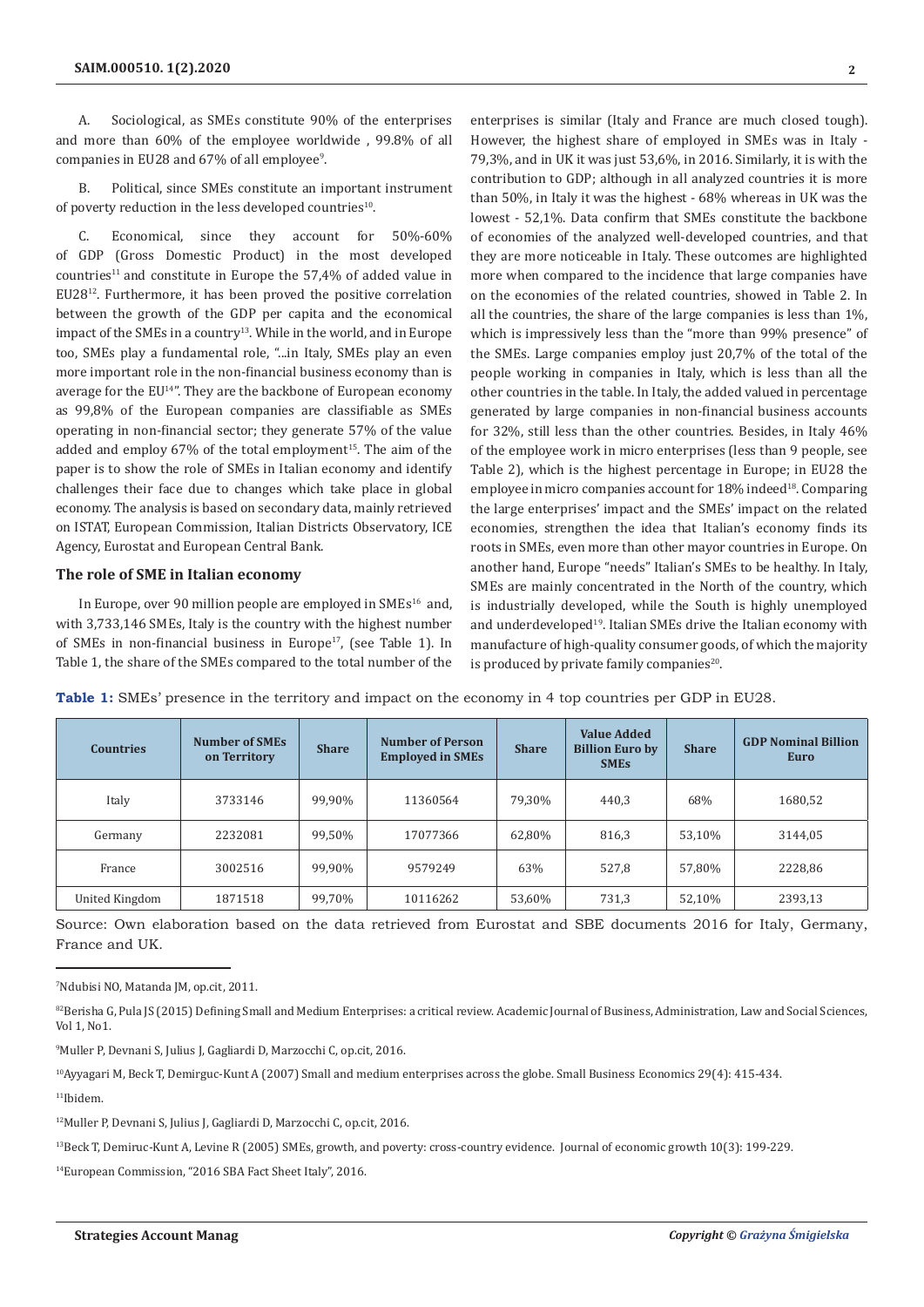| <b>Countries</b> | <b>Number of Large Companies</b><br>on Territory | <b>Share</b> | Share of the Person Employed in<br>large Companies | <b>Share of the Added Value of the</b><br><b>Large Companies</b> |  |
|------------------|--------------------------------------------------|--------------|----------------------------------------------------|------------------------------------------------------------------|--|
| Italy            | 3086                                             | $0.10\%$     | 20,70%                                             | 32%                                                              |  |
| Germany          | 10816                                            | 0,50%        | 37,20%                                             | 46.90%                                                           |  |
| France           | 4457                                             | $0.10\%$     | 37%                                                | 42.60%                                                           |  |
| United Kingdom   | 6212                                             | 0,30%        | 46.40%                                             | 47.90%                                                           |  |

**Table 2:** Large companies' presence in the territory and impact on the economy in 4 top countries per GDP in EU28.

Source: Own elaboration based on the data retrieved from SBE documents 2016 for Italy, Germany, France and U.K.

### **Industrial districts as a main organizational form of SMEs in Italy**

 Italian's economy has historically been strongly influenced by three major groups of enterprises:

- a. Large Private companies (such Fiat, Ferrero, etc.)
- b. Large Public companies (such Enel, Poste Italian, etc.)

c. Small and medium sized enterprises (SMEs), the most present in territory.

Group C is constituted by millions of companies spread in all the regions; when they happened to start up close to each other, they have been likely to begin a profitable relation and business cooperation that often evolved in business/industrial districts  $(IDs)^{21}$ . The Italian Districts Observatory (OND), in the report of 2014, defined districts as the business "chains based on interdependence and cooperation relationships of among mostly SMEs, located in one particular territorial area"<sup>22</sup>.

In its analysis, the OND divides the  $141$  Italian districts<sup>23</sup> by categorizing the enterprises into two macro categories of chains:

A. Core business chains: part of the value chain composed by SMEs that are rooted in production of products that traditionally characterizes the land where they are located, and delivery of services strictly related to the value produced in their area.

B. Not core business chains: part of the value chain composed by SMEs that - directly or indirectly - supply the SMEs belonging to the first group<sup>24</sup>.



**Figure 1:** Distribution of the Italian districts in the country.

15European Commission, "Annual Report On European SMEs, 2016/2017", 2017.

<sup>16</sup>Muller P, Devnani S, Julius J, Gagliardi D, Marzocchi C, op.cit, 2016.

19The World Factbook, "Introduction to Italy".

20Ibidem.

<sup>22</sup>Italian Districts Observatory, "Structure, evolutionary tendons and slump prospects of industrial districts", National Observatory of Italian Districts -Report 2014.

23ISTAT, "The Industrial Districts", February 24, 2015.

24Italian Districts Observatory, op.cit, 2014.

<sup>17</sup>European Commission, op.cit, 2016.

<sup>18</sup>Mondo PMI, "PMI Italian Ed Europe A Confront", 2017.

<sup>21</sup>Mondo PMI, "PMI Italian Ed Europe A Confront", 2017.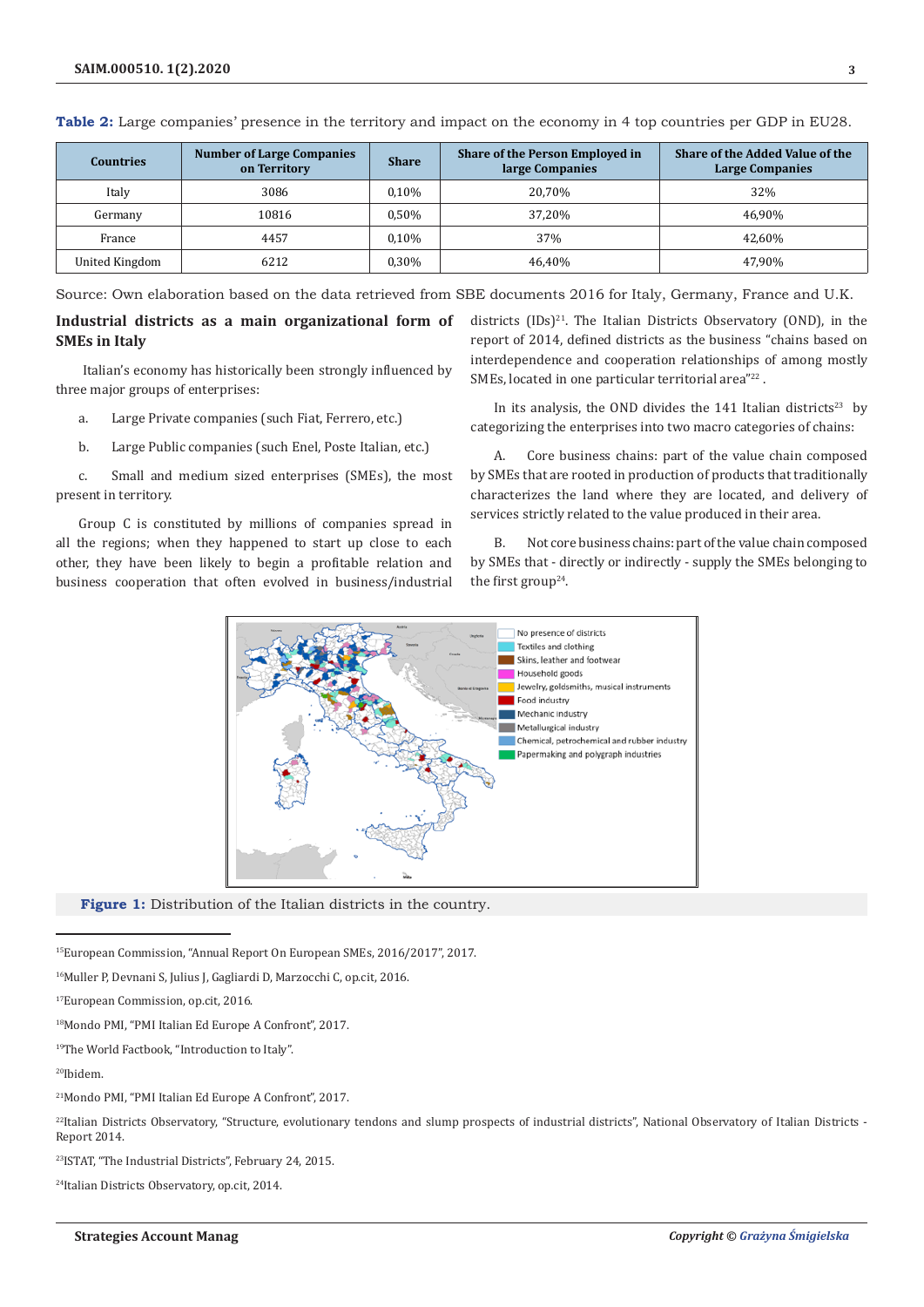Therefore, the category A includes all the SMEs that presumably raised thanks to availability of raw materials in the land and developed a unique ability to transform them in products positioned in niche markets<sup>25</sup>. SMEs operate mainly in B2B market, while the SMEs belonging to category B operate, per definition, only in B2B market, finally composing the value chain. All the districts are divided by specialization as shown in Table 3. Most districts are involved in mechanic industry, while the second specialization per number of districts is textile and clothing. Because Italy is mainly industrialized in North, the largest number of districts is in the North area of the country<sup>26</sup>, as shown in Figure 1. While the districts cover a vast part of the country from the Center to the North, they are less in the South. Overall, 21 districts are in the South and in the Islands, less than the number of districts in the North-East area (45), which is the most industrialized, as shown in Table 4. Districts have naturally developed in Italy because the interaction of their members rises their competitiveness. Alfred Marshall described Industrial Districts as "[…] socio-economical entities, localized in a specific geographic area, in which the firms interact due to their high level of specialization". They are independent of other business areas and, consequently, they preserve the successful business flow and passage of knowledge<sup>27</sup>. Districts benefits of the local resources, of the chance of running sharing investments in new expensive industrial machineries, and of the environment that enhances knowledge spillover. Italian economist Giacomo Bucatini described IDs as entities in a well-defined territory or geographical area, in which people and a population of firms are historically rooted and interact together successfully28. Geo-localization, people and firms are the main component of an industrial districts indeed. Scholars affirm that Italian districts started to exist as a union of workers concentrated in many small socio-economic organizations already in 1950s and they started to rise from  $1960s^{29}$ .

Different District's assets constitute the precondition for their survival and growth of competitiveness over the time, regardless of the place where they are $30$ :

1. The ability of the firms to transfer their knowledge to the other firms involved in the business chain<sup>31</sup>.

2. The dynamism of the firms and their ability to create reticular relationships<sup>32</sup>.

3. The high level of specialization, the flexibility and the ductility of the firms involved<sup>33</sup>.

**Table 3:** Distribution of the Italian Districts per industries and specialization.

| <b>Industry/Specialization</b>           | <b>Number of Districts</b> |
|------------------------------------------|----------------------------|
| Textiles and clothing                    | 32                         |
| Skins, leather and footwear              | 17                         |
| Household goods                          | 24                         |
| Jewelry, goldsmiths, musical instruments | 4                          |
| Food industry                            | 15                         |
| Mechanic industry                        | 38                         |
| Metallurgical industry                   | 4                          |

Source: Own elaboration based on the Table retrieved from ISTAT "I Distretti Industriali".

**Table 4:** Geographical location of the districts in Italy.

| <b>Geographical Position in Italy</b> | <b>Number of Districts Pres-</b><br>ent |
|---------------------------------------|-----------------------------------------|
| North-East                            | 45                                      |
| North-West                            | 37                                      |
| Center                                | 38                                      |
| South                                 | 17                                      |
| Islands                               |                                         |

Source: Schilirò D, "Italian Industrial Districts: Theories, Profiles and Competitiveness", 2017.

One of the most important factor of ID competitiveness is knowledge transfer. According to Marshall knowledge circulating in IDs is mainly tacit, rooted in practice and technical. Knowledge transfer is often an outcome of the long cooperation aimed at creating value in the market that SMEs have within the IDs. Cocreating value enhances SMEs to establish deep relationships. The deeper the relationships, the more the knowledge transfer is intense. Because of SMEs 'cooperation in ID, they are able to face competition from international players<sup>34</sup>. The ability to interconnect and create reticular relationships in Italy allowed SMEs to keep craft models of production, in opposition to the Fordism trend

<sup>&</sup>lt;sup>25</sup>Cunningham CJL (2003) Family Matters: Challenges Facing Italy's Smes And Industrial Districts, 2003, Contradictions and Challenges in 21st century Italy.

<sup>&</sup>lt;sup>26</sup>Schiliro D (2017) Italian Industrial Districts: Theories, Profiles and competitiveness", 2017, Management and Organizational Studies Vol. 4, No. 4.

<sup>27</sup>Ferrara M, Marilia R, op.cit, 2013.

 $^{28}$ Bucatini G (2001) "The Marshallian Industrial District as a Socio-Economic Notion", in Pyke F, Bucatini G, Sengenberger W, "Industrial Districts and Inter-Firm Cooperation in Italy, International Institute for Labor Studies", in Alberti F, "The Governance of Industrial Districts: A Theoretical Footing Proposal". Luis Papers, no. 82, Small and Medium Business Series.

<sup>&</sup>lt;sup>29</sup>Dei Ottati G (2018) Marshallian Industrial Districts in Italy: the end of a model or adaptation to the global economy?". Cambridge Journal of Economics 42(2): 259-284

<sup>&</sup>lt;sup>30</sup>Swords J, "Michael Porter's Cluster Theory as a local and regional development tool - the rise and fall of cluster policy in the UK". Local Economy 28(4): 367-381.

<sup>31</sup>Rullani E (2004) La Fabbrica dell'Immateriale, Produrre valore con la Conoscenza. Carocci Editore Chapter 9-10

<sup>&</sup>lt;sup>32</sup>Law J (2009) Actor Network Theory and Material Semiotics. The new Blackwell companion to social theory, 141-158.

<sup>33</sup>Musso F (2013) Strategie e Competitività Internazionale delle Piccole e Medie Imprese. Un'analisi sul settore della meccanica, CEDAM, Chapter 1, pg. 6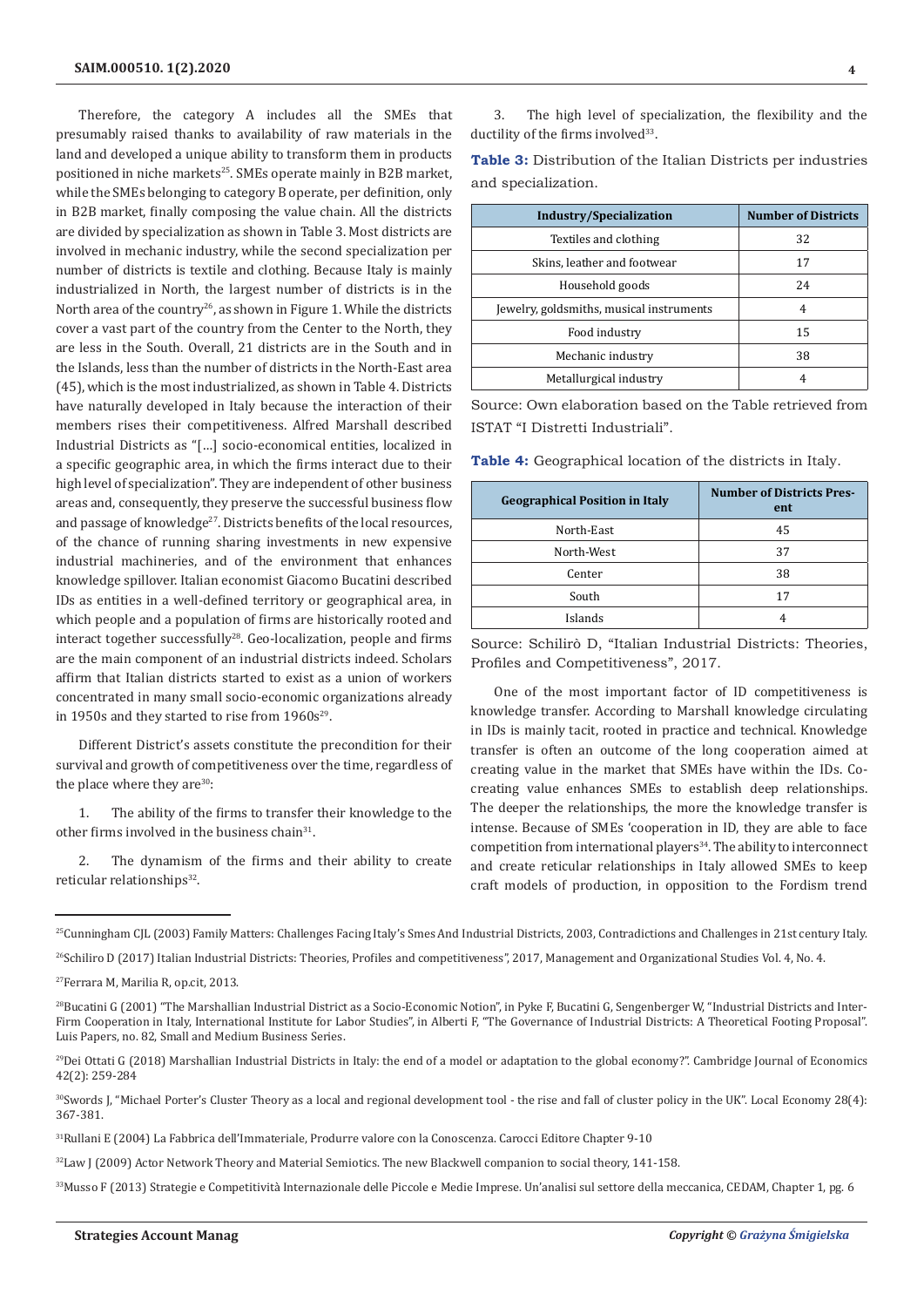in other foreign markets<sup>35</sup>. The outcome of these strong socioeconomic union models is defined as the "Made in Italy<sup>36</sup>, which become a valuable brand in the entire world. The importance of the Italian IDs is highlighted by the data provided by ISTAT; in 2015 they accounted for 24,5% of the country's production system in terms of workers and 24,4% in terms of local production unit, while 22% of the Italian population (almost 5 million people) works in companies operating in IDs<sup>37</sup>.

#### **Challenges faced by the SMEs in Italy**

The crisis particularly stroked the Italian Districts that naturally reduced their number in the territory since 200138. For instance, Prato, a well-known textile district, lost more than 50% of the companies $39$  due to the deep crisis of the country. Italy has been unable to help companies to overcome the crisis and to face global changes<sup>40</sup>. Between 2008 and 2013, 41% of the Italian companies closed, which corresponded to a reduction of 637,729 companies over the same period<sup>41</sup>. Italian's SMEs are still facing many challenges and suffering some structural obstacles to their development, especially comparing with the major European economies. For instance, the European Union's survey dedicated to the SMEs relieved that Italian SMEs suffer a Public Administration (PA) not able to incentive or satisfy their basic needs: Figure 2 shows that Italian's SMEs perceive that Public Administration does not respond to their needs. It should be stressed that the cost of starting a new business (B) is the highest in Europe, discouraging startup businesses. The comparison with other European countries (France, UK and Germany) relieved that Italy is the second lowest performer in Europe regarding the Public Administration responsivity and Germany, however it is the actual European greatest economy, is the lowest performer<sup>42</sup>. Bureaucracy and taxes are still gapping the chances of the Italian's SMEs to rise as they were before 2007; the number of taxes and the total time needed to

pay them is negative and it is negatively overcome only by Germany. Nowadays due to the growth of the importance of the technologies in business sectors, some researches proved that the importance of the geo-localization of the firms has diminished, in parallel with the increasing in importance of the capacity of investments in technologies of these firms<sup>43</sup>. Also, globalization affects IDs in Italy. Roberta Rubellite analyzed Brenda's district in which shoes producers are located<sup>44</sup>. The research showed that to survive they have accepted a functional downgrading, abandoning design and marketing and focusing on production. But the question is if they can survive the competition from lower labor costs countries like China. Technologies now have fundamental impact on the business. They allow the companies to reduce the costs of the moving, the time for communicating and the need of delocalization by interconnecting the companies, while empowering the transfer knowledge and the possibilities of feedback measurement. Therefore, SMEs, that historically suffer a lack of funds to invest and of margin that can protect themselves during a slowing down of the market<sup>45</sup>, when are forward-looking with technologies, get deep benefits from them. SAFE survey collects the European SMEs' most perceived problems related to the market; the survey is conducted twice a year and the analysis reveals that since 2009 (year of the first available report) , the SMEs' main perceived problems and challenges $47,48$  in all countries was to find new customers and skilled staffs as shown in Figure 3. Figure 3 evidences how SMEs historically perceived a lack of new customers as a threat for their business. The trend reveals that in 2018, 22,4% of the responding SMEs across the European countries are strongly keeping perceiving this issue as the main one. On the contrary, the issue related to the finding skilled staff<sup>49</sup> grew till being the European SMEs' most perceived issue of 2018 with 26% of respondents. The issue of finding skilled staff probably grew in parallel with the growth importance of technology

36Becattini G, Menghinello S, (2018)"Contenuto e ruolo del made in Italy distrettuale nelle esportazioni nazionali di manufatti", Sviluppo Locale 5(9): 5-41.

37Schiliro D, op.cit, 2017

38Ibidem

39Dei Ottati G, op.cit., 2018

40Calcagno A (2012) The Hidden Crisis: The Prato Industrial District and the Once Thriving Chinese Garment Industry. Revue Euro penne des Migrations Internationals 28(4): 43-46

41Abel-Koch J, Del Bufalo G, Fernandez MJ, Gerstenberger V, Lo B, et al. (2015) SME Investment and Innovation France, Germany, Italy and Spain", 2015, Bpifrance (BPI), Cassa deposit prostate Spa (CDP), Instituto de Creditor Oficial (ICO), KfW Bankengruppe (KfW), pg. 62.

42European Commission, "2017 SBA Fact Sheet Germany", 2016.

43Italian Districts Observatory, op.cit., 2014

44Rubellite R (2001) The effect of globalization on industrial districts in Italy: The case of Brenta.

45Sunnajust A (2014) Impact of the World Financial Crisis to SMEs: The determinants of bank loan rejection in Europe and USA", 2014, No 2014-327, Working Papers, Department of Research, Ipas Business School, USA.

46European Central Bank, "Survey On The Access To Finance Of Small And Medium-Sized Enterprises In The Euro Area", first half 2009.

47Karadag H (2016) The Role of SMEs and Entrepreneurship on Economic Growth in Emerging Economies within the Post-Crisis Era: an Analysis from Turkey". Journal of Small Business and Entrepreneurship Development 4(1).

48SAFE, op.cit, 2016

49European Central Bank, "Survey On The Access To Finance Of Small And Medium-Sized Enterprises In The Euro Area", op.cit, 2018

<sup>34</sup>Porter ME, op.cit, pp. 87

<sup>35</sup>Dei Ottati G, op.cit, 2018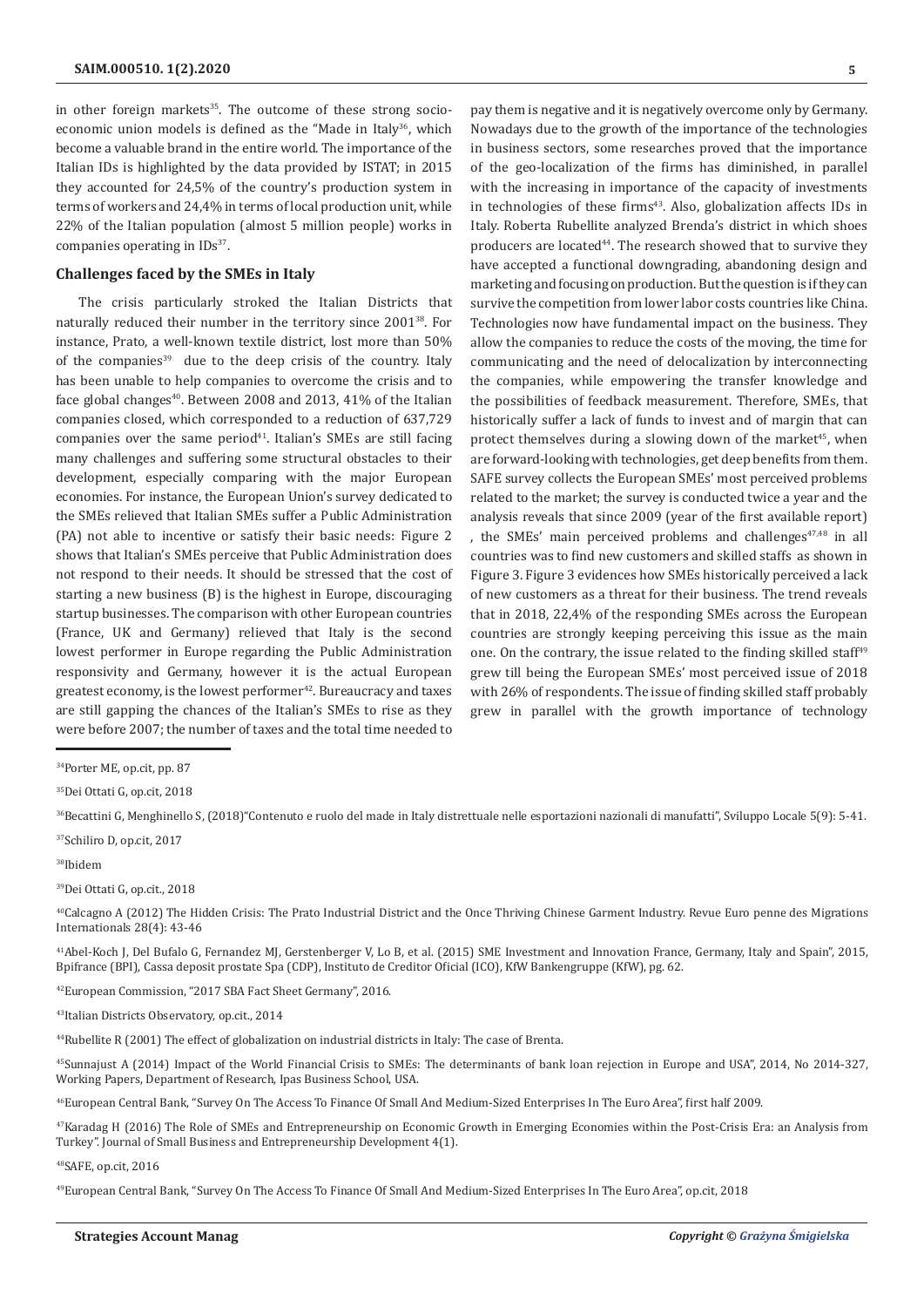adoption, pushing SMEs in selecting staff always more updated and experienced in business technologies. The other issues measured by the survey which are: "access to finance", "cost of production or labor", "competition" and "regulation" were perceived as a problem by less than 15% of the responding SMEs, evidencing a substantial difference between them and the abovementioned two most perceived issues. The above-mentioned European scenario should stress that finding customer is not a challenge only for Italian SMEs,

but it is a shared perceived issue by all countries' SMEs. In other words, the problems perceived are important in each country. This is shown by the analysis from the 2018. Figure 4 evidences few differences between major European countries that attended the SAFE survey. 23% of the Italian SMEs that took part in the survey, indicated "finding customer" as the main perceived issue, more important than the second most perceived issue related to the "cost of labor and production" that accounts for 18,5%.







**Figure 3:** European SMEs' perceived problems (years 2009 - 2018).



**Figure 4:** The challenges faced by German, France, Spanish and Italian SMEs in 2018.